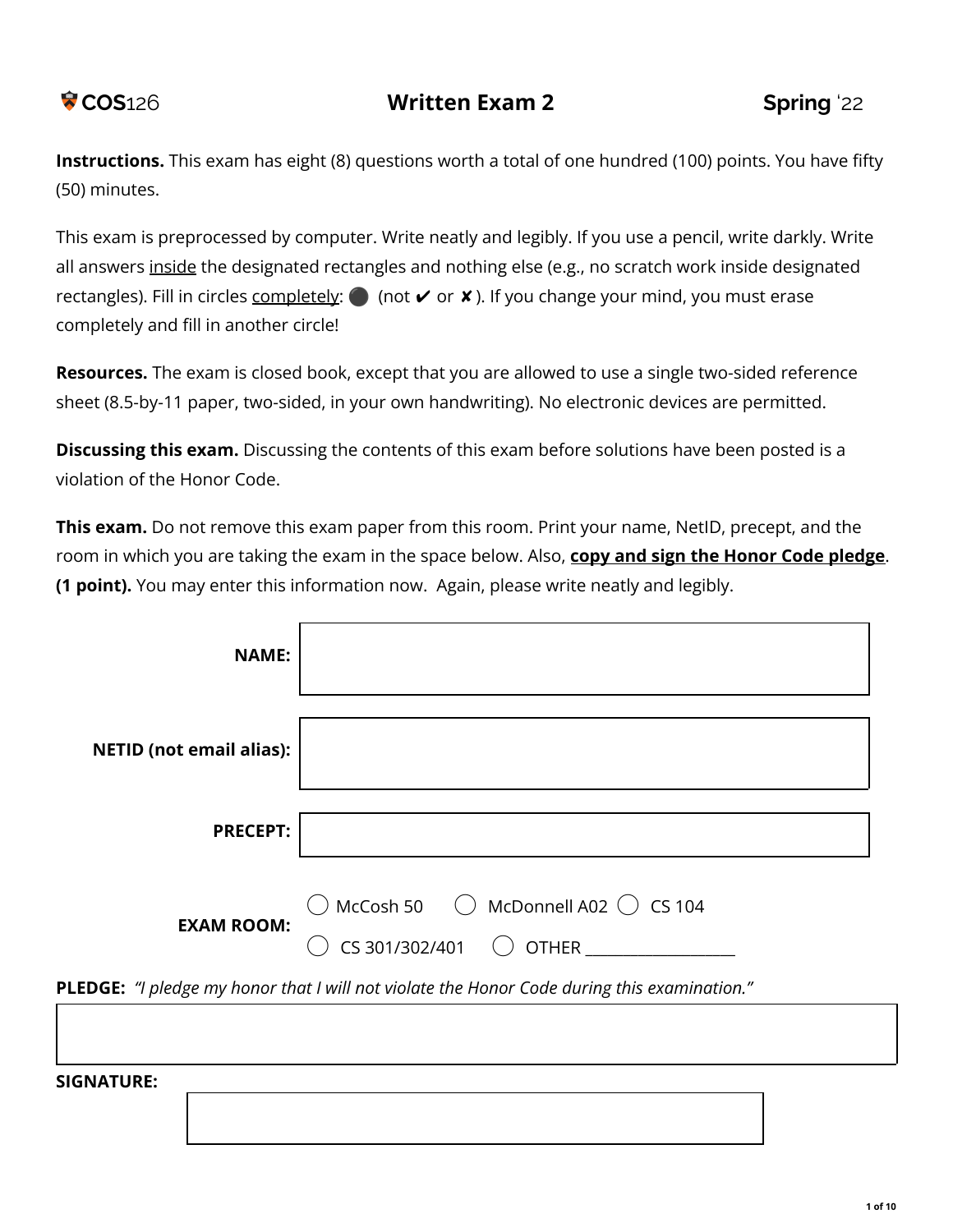Fill in **ALL** the statement numbers where the described entities appear. An example is provided.

| $\overline{2}$ | 1 public class Ball {                        | 18<br>19 | public Ball copy() {<br>Ball $b = new Ball();$ |
|----------------|----------------------------------------------|----------|------------------------------------------------|
| 3              | private double rx, ry;                       | 20       | $b.rx = rx$                                    |
| 4              |                                              | 21       | $b.ry = ry;$                                   |
| 5              | public Ball() $\{$                           | 22       | return b;                                      |
| 6              | $rx = 0.5; ry = rx;$                         | 23       | $\mathcal{F}$                                  |
| $\overline{7}$ | }                                            | 24       |                                                |
| 8              |                                              | 25       | public static void main(String[] args) {       |
| 9              | public void move() $\{$                      | 26       | Ball $b1 = new Ball()$ ;                       |
| 10             | $rx = rx + .001;$                            | 27       | Ball $b2 = new Ball();$                        |
| 11             | $ry = ry + .002;$                            | 28       | $Ball b3 = b2;$                                |
| 12             | $\}$                                         | 29       | Ball $b4 = b3.copy()$ ;                        |
| 13             |                                              | 30       | $b1.move()$ ;                                  |
| 14             | public void move(double $x$ , double $y$ ) { | 31       | b2.move $(.1, .1)$ ;                           |
| 15             | $rx = rx + x$ ;                              | 32       | $b3.move()$ ;                                  |
| 16             | $ry = ry + y;$                               | 33       | $b4.\text{move}$ );                            |
| 17             | <sup>}</sup>                                 | 34       |                                                |
|                |                                              | $35$ }   |                                                |

*Example: the + operator (appears in statements 10, 11, 15, 16):*

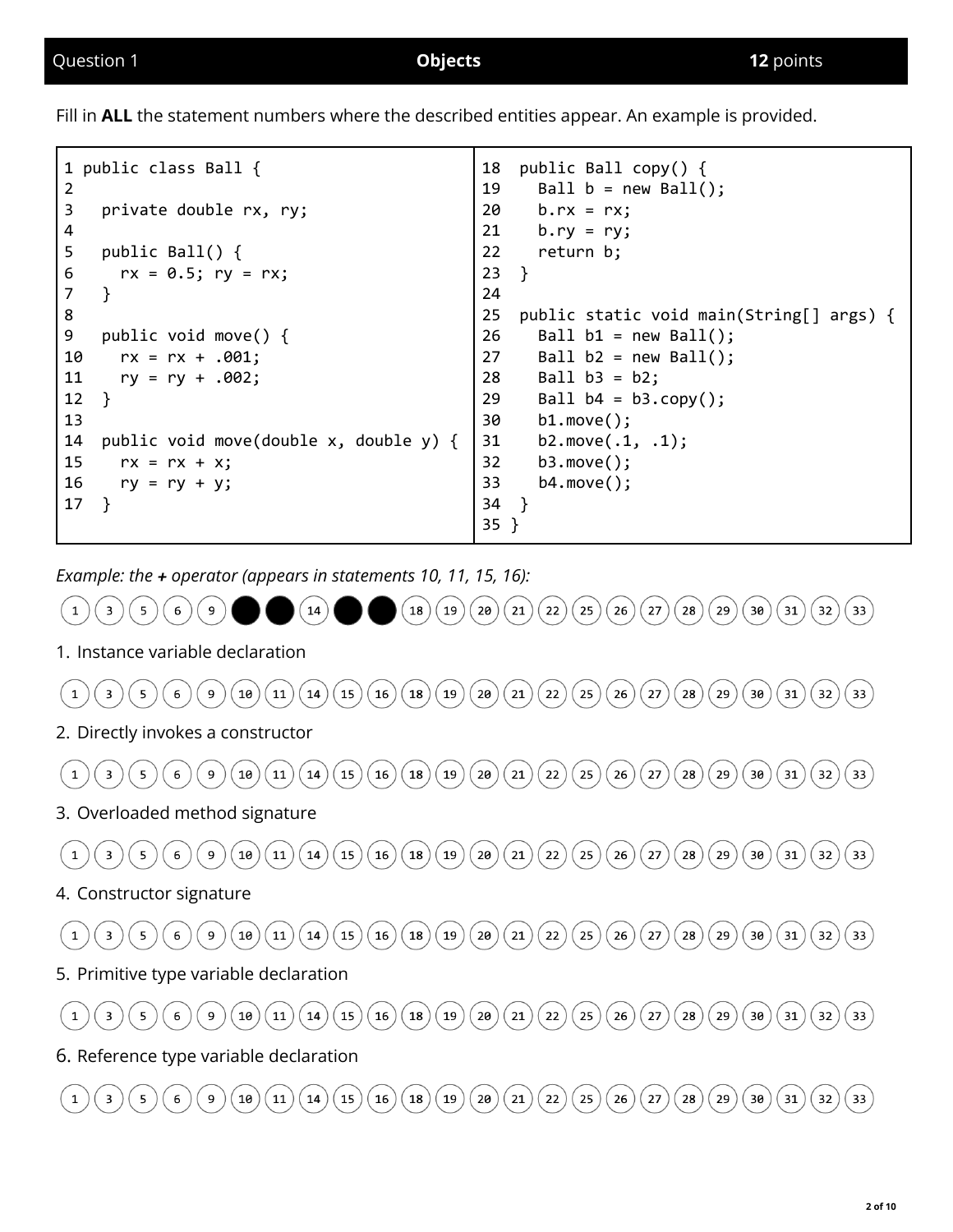For each of the following algorithms from our programming assignments, estimate the average case running time as a function of the input size *N*.

1. *From N-Body:* calculate and sum all the forces between pairs among *N* bodies, then calculate their velocities, then update their positions, and then draw the bodies **at single time step** *t*.



2. *From Conjunction Function:* merge (concatenate) two audio clips, each represented as an array of length *N* samples.

|  | 1 logN N NlogN $N^2$ $N^3$ $2^N$ $3^N$ N! |  |  |  |
|--|-------------------------------------------|--|--|--|
|  |                                           |  |  |  |

3. *From Recursive Graphics:* draw the Sierpinski triangle using *N* recursive levels, assuming that drawing a single line segment takes constant time.

|  | 1 logN N NlogN $N^2$ $N^3$ $2^N$ $3^N$ N! |  |  |  |
|--|-------------------------------------------|--|--|--|
|  |                                           |  |  |  |

4. *From Guitar Hero:* insert or remove one item in a RingBuffer object, represented as an array containing **N** items. (Recall that a RingBuffer stores the array indices of the first and last elements.)

|  | 1 logN N NlogN $N^2$ $N^3$ $2^N$ $3^N$ N! |  |  |  |
|--|-------------------------------------------|--|--|--|
|  |                                           |  |  |  |

5. *From Markov Model:* insert a single k-gram into an **ST** object containing *N* k-grams.

|  | 1 logN N NlogN $N^2$ $N^3$ $2^N$ $3^N$ N! |  |  |  |
|--|-------------------------------------------|--|--|--|
|  |                                           |  |  |  |

6. *From TSP:* insert *N* cities into a TSP tour using the nearest insertion heuristic.

|  | 1 logN N NlogN $N^2$ $N^3$ $2^N$ $3^N$ N! |  |  |  |
|--|-------------------------------------------|--|--|--|
|  |                                           |  |  |  |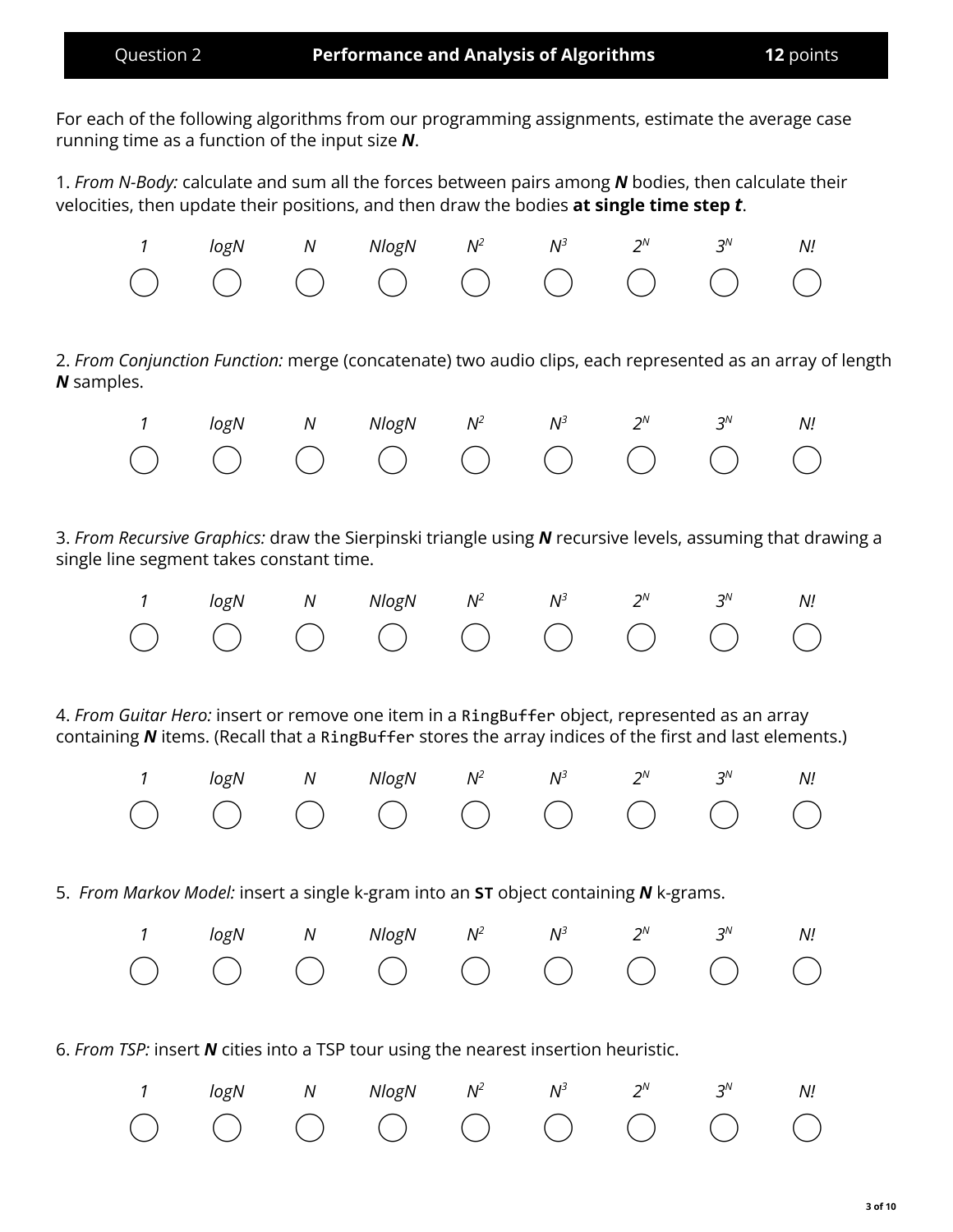**This reference card may be useful for the following problem (Question 3).**

TOY REFERENCE CARD INSTRUCTION FORMATS | . . . . | . . . . | . . . . | . . . .| Format RR: | opcode | d | s | t | (0-6, A-B)<br>Format A: | opcode | d | addr | (7-9, C-F) Format A:  $\vert$  opcode  $\vert$  d  $\vert$  addr  $(7-9, C-F)$ ARITHMETIC and LOGICAL operations 1: add R[d] <- R[s] + R[t] 2: subtract R[d] <- R[s] - R[t] 3: and R[d] <- R[s] & R[t] 4: xor  $R[d] \leftarrow R[s] \wedge R[t]$ 5: shift left R[d] <- R[s] << R[t]<br>6: shift right R[d] <- R[s] >> R[t]  $R[d] \leftarrow R[s] \rightarrow R[t]$ TRANSFER between registers and memory 7: load address R[d] <- addr 8: load R[d] <- M[addr] 9: store M[addr] <- R[d] A: load indirect R[d] <- M[R[t]] B: store indirect M[R[t]] <- R[d] CONTROL 0: halt halt C: branch zero  $if (R[d] == 0) PC < - addr$ D: branch positive if  $(R[d] > 0)$  PC <- addr E: jump register PC <- R[d] F: jump and link R[d] <- PC; PC <- addr Register 0 always reads 0. Loads from M[FF] come from stdin. Stores to M[FF] go to stdout. 16-bit registers (two's complement) 16-bit memory locations 8-bit program counter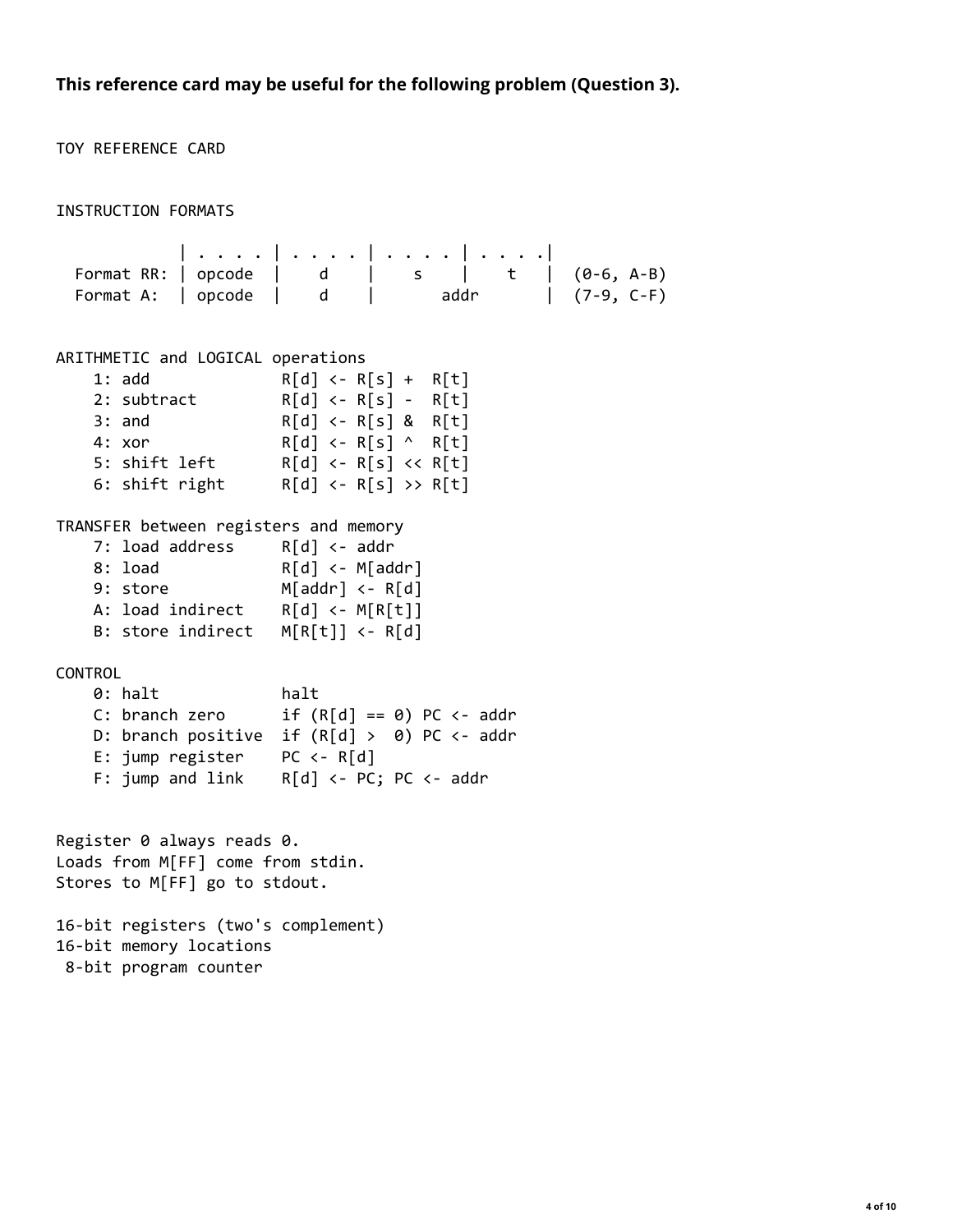**5 of 10**

**Number representation:** Suppose that you have a 16-bit computer word, using **two's-complement** representation for integers. In the spaces to the right, write the **4-digit hexadecimal** representation of each entity described on the left.

**4 hex digits, one per box**

| 1. Decimal 50                          |  |  |
|----------------------------------------|--|--|
| 2. Decimal -50                         |  |  |
| 3. Decimal -0<br>(i.e., negative zero) |  |  |
| 4. The maximum integer                 |  |  |

**TOY:** Consider what happens when the following TOY program is executed - assume the program counter is initially set to memory address 10:

01: 0003 constant 0x0003 02: 0002 constant 0x0002 03: 0001 constant 0x0001 10: 7103 R[1] <- 0003 11: 8210 R[2] <- M[10] 12: 1212 R[2] <- R[1] + R[2] 13: 9214 M[14] <- R[2] 14: 0000 halt 15: 0000 halt 16: 0000 halt

5. What is the value of **R[1]** immediately after the instruction at address **10** completes?

6. What is the value of **R[2]** immediately after the instruction at address **11** completes?

7. What is the value of **M[14]** immediately after the instruction at address **13** completes?

8. What is the value of **R[1]** when the program **halts**?

### **4 hex digits, one per box**







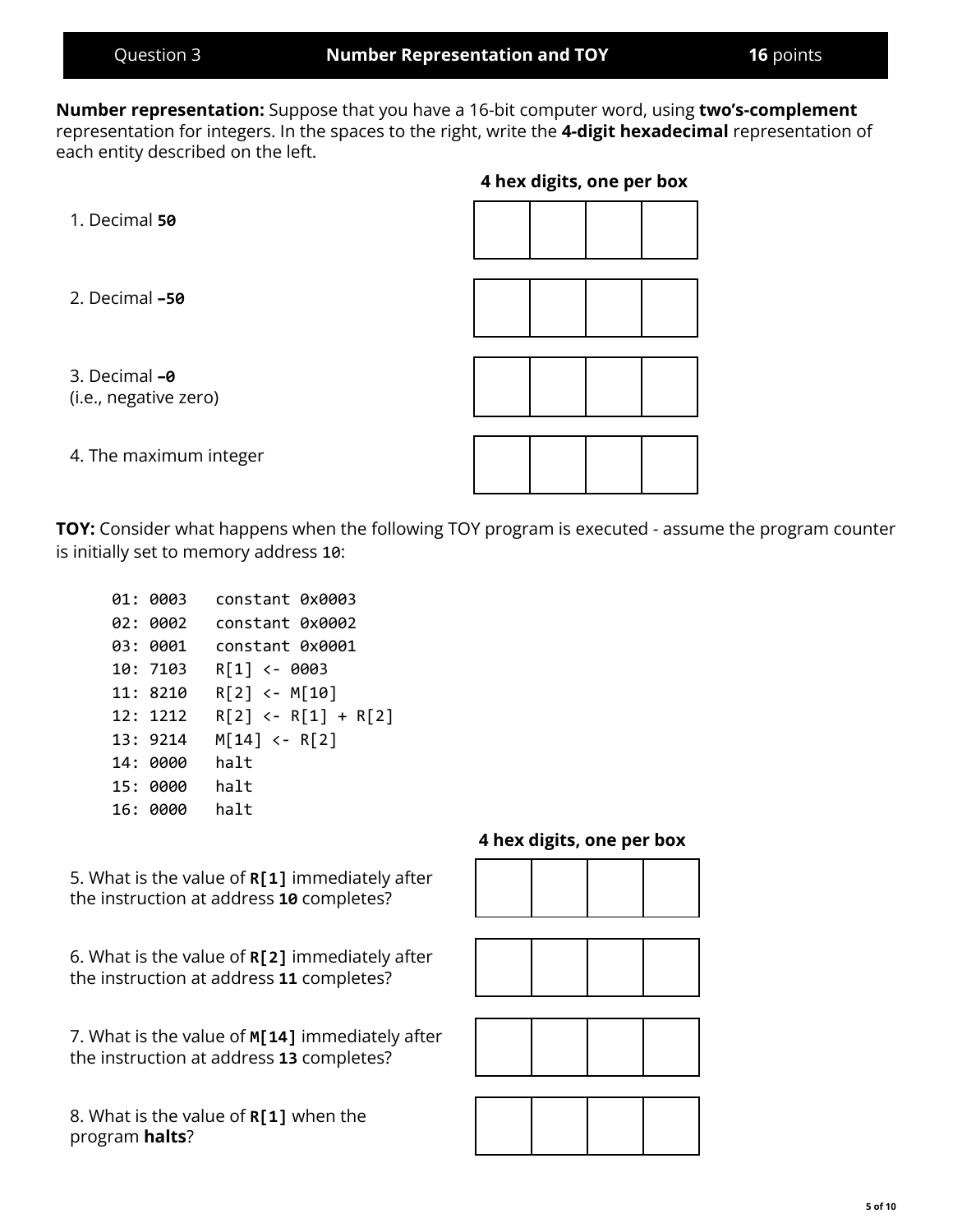### Question 4 **Data Structures 12** points

Recall from the *Stacks* lecture that in **postfix** notation a binary operator (like +, –, / or \*) sits after a pair of numbers on which it operates. For example, in postfix notation, the expression  $(3 * 2) / (3 - 1)$ would be written as:  $3 \times 3 \times 1 - 7$ . You can use a stack to evaluate a postfix expression, by scanning it from left to right:

- 1. When you see a number *n*, **push** it on the stack.
- 2. When you see an operator *op*:
	- a. **Pop** number  $n_1$  off the stack.
	- b. **Pop** number  $n_2$  off the stack.
	- c. Calculate ( $n_2$  *op*  $n_1$ ). For example, (3  $*$  2) = 6.
	- d. **Push** the calculated result (6) on the stack.
- 3. At the end, the final result remains on the "top" of the stack.

Use this approach to evaluate the postfix expressions (A-D). For each, show the contents of the stack when it is most full, and when it contains the final evaluated result. The solution for the first expression, A, is provided as an example (in gray). *Hint: use scratch paper to work out your solution, and then write your final answers in the boxes below.*

- A.  $3 \ 2 \ * \ 3 \ 1 \ \ /$ B.  $32 - 31 / *$
- C. 1 1 1 1 1 + + D.  $1 2 3 + 4 5 * * +$

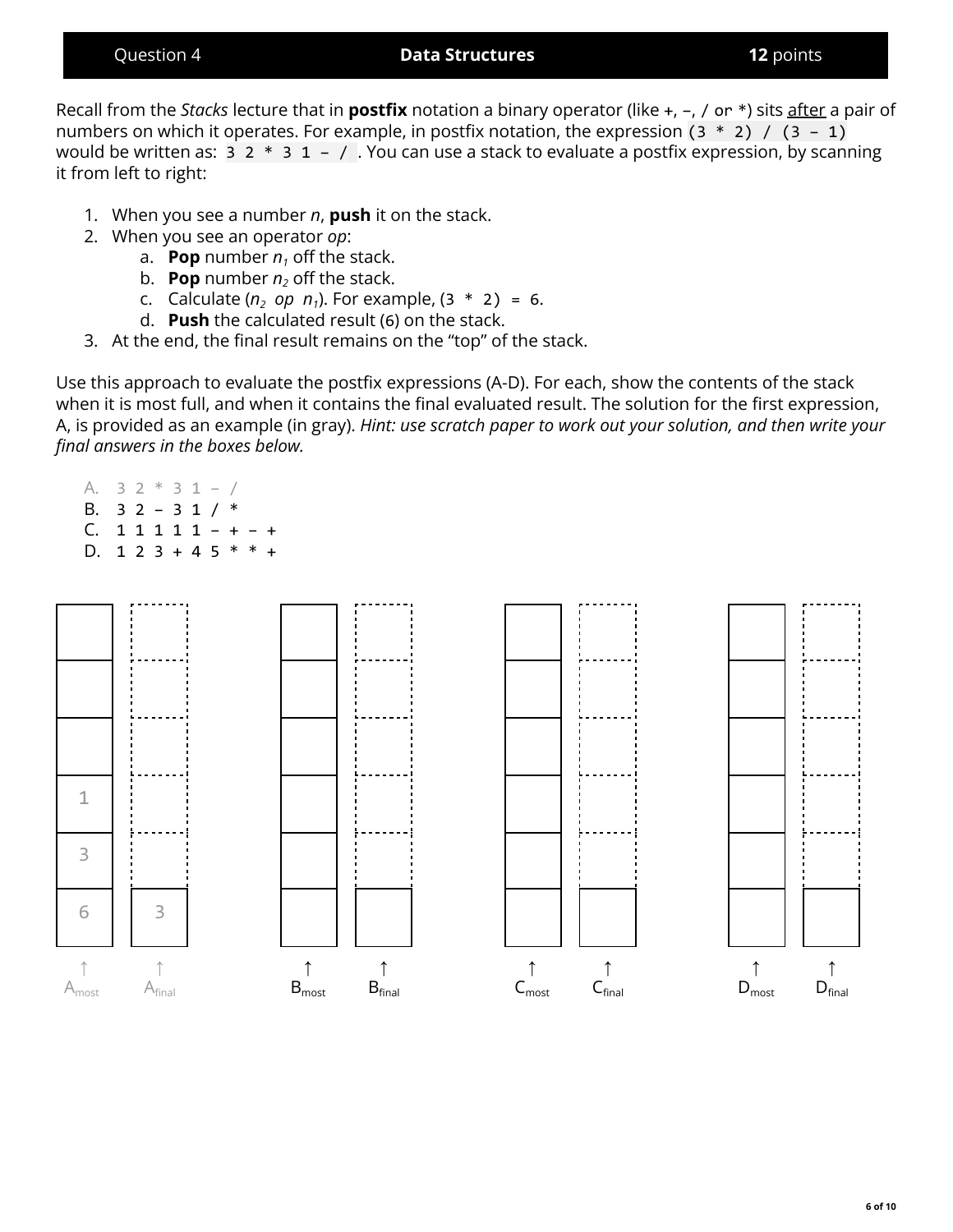1. Assume the alphabet is {a, b, d, e}. Next to each of the RE's below, mark circles in the columns corresponding to **all** strings matched by each RE.



2. For each of the following three DFAs, write the letter (A-I, in the square to its right) that corresponds to the description that best specifies the set of strings that the DFA accepts.



 ${\sf N}$ 

1

 $\mathbf{1}$ 

N

# Descriptions:

- A. Any binary string.
- B. Any binary string starting with 0.
- C. Any binary string ending with 0.
- D. Any binary string with even length.
- E. Any binary string with odd length.
- F. Any binary string with equal numbers of 0's and 1's.
- G. Any binary string with an even number of 0's and an even number of 1's.
- H. Any binary string that is a palindrome (same forwards and backwards).
- I. Any binary string representing a number that modulo four is equal to zero.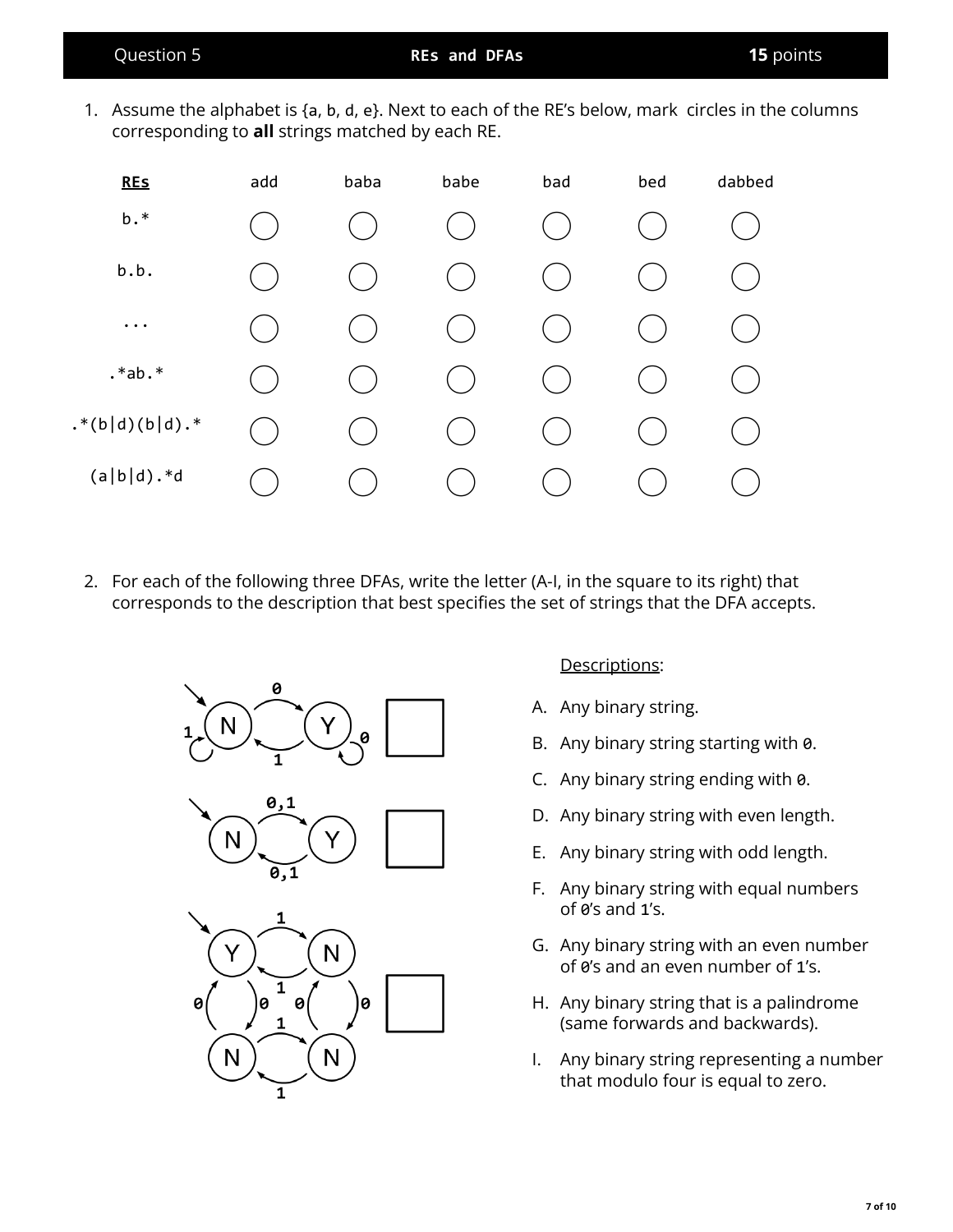## Question 6 **Turing Machines 12** points

In the square above each Turing Machine, write the letter corresponding to the most accurate description of what it computes. Assume the tape starts with a valid **4-bit two's complement binary number**, and the arrow shows the starting position of the tape head.

- A. Recognize if the number is negative.
- B. Recognize if the number is positive.
- C. Recognize if the number is odd.
- D. Recognize if the number is even.
- E. Add 1 to the number.
- F. Negate the number.
- G. Set the number to 0.
- H. Set the number to -1.







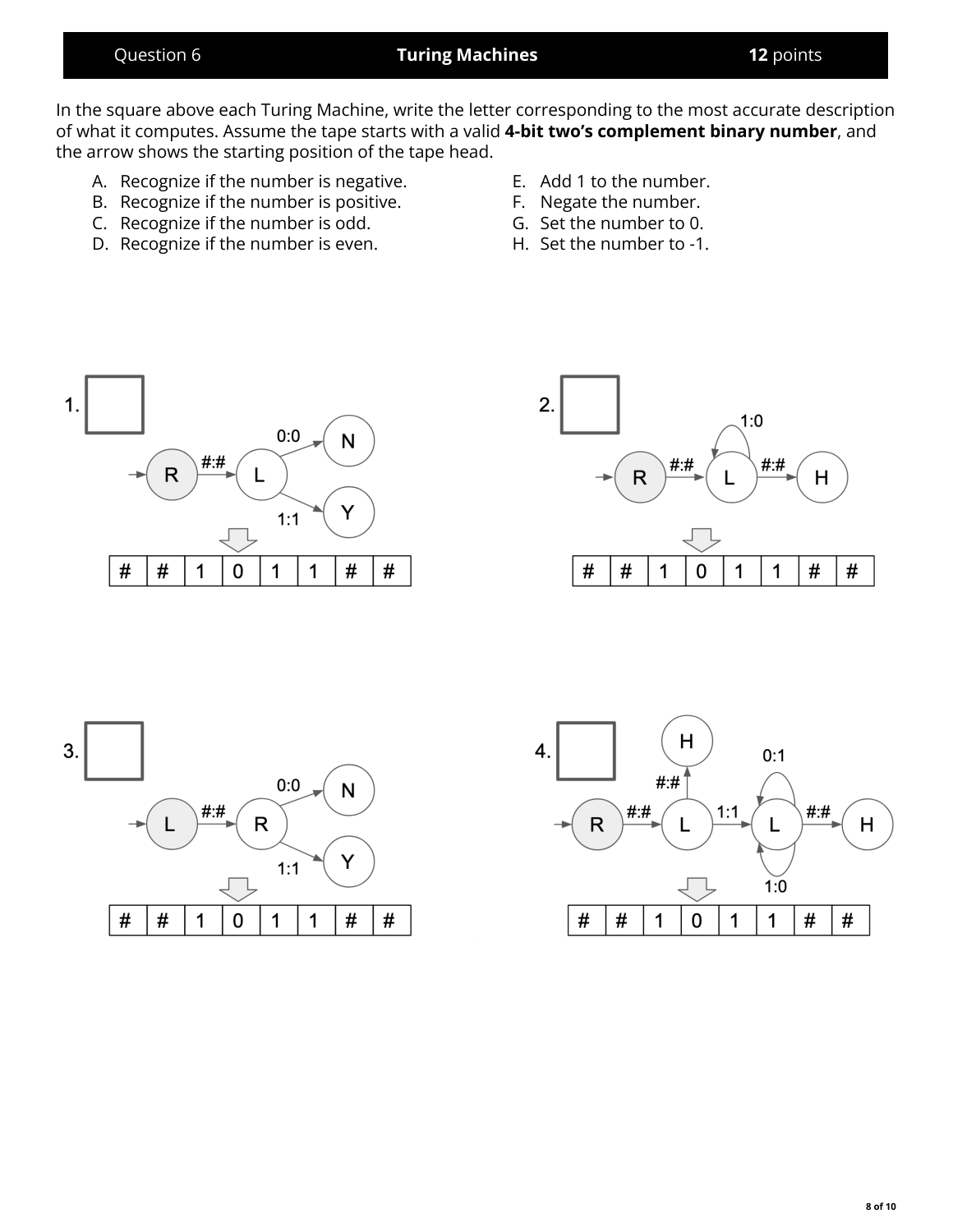# Question 7 **Theory of Computing 10** points

For each statement, select **one** of:

- **T** for TRUE,
- **F** for FALSE,
- **?** for *nobody knows for sure,* or
- **X** for *I don't know for sure.* If you choose **X** you will receive partial credit (0.4 point, as opposed to 1 point for correct).

|     | T | F | ? | X | <b>Statement</b>                                                                                                                                                                                         |
|-----|---|---|---|---|----------------------------------------------------------------------------------------------------------------------------------------------------------------------------------------------------------|
| 1.  |   |   |   |   | $P \neq NP$                                                                                                                                                                                              |
| 2.  |   |   |   |   | FACTOR is not in P. Therefore, the RSA encryption system is<br>secure.                                                                                                                                   |
| 3.  |   |   |   |   | FACTOR is something that a Turing Machine could solve,<br>given sufficient time.                                                                                                                         |
| 4.  |   |   |   |   | If P equals NP, then finding an optimal traveling salesperson<br>(TSP) tour can be performed in polynomial time by a TOY<br>Machine with sufficient memory.                                              |
| 5.  |   |   |   |   | An optimal TSP tour can be computed in polynomial time<br>for any input of size N.                                                                                                                       |
| 6.  |   |   |   |   | Because the Halting Problem is unsolvable, even a clever<br>instructor cannot write an auto-grader that determines in<br>all cases whether a student solution for an assignment has<br>an infinite loop. |
| 7.  |   |   |   |   | A 2022 iPhone 13 can solve some problems in NP that<br>could not be solved by a Universal Turing Machine.                                                                                                |
| 8.  |   |   |   |   | An algorithm that yields solutions to arbitrary 3-SAT inputs<br>must be intractable.                                                                                                                     |
| 9.  |   |   |   |   | There exists a Turing Machine that can simulate another<br>specific Turing Machine running on a specific input.                                                                                          |
| 10. |   |   |   |   | All problems in NP reduce efficiently (i.e., in poly-time) to<br>NP-Complete problems.                                                                                                                   |